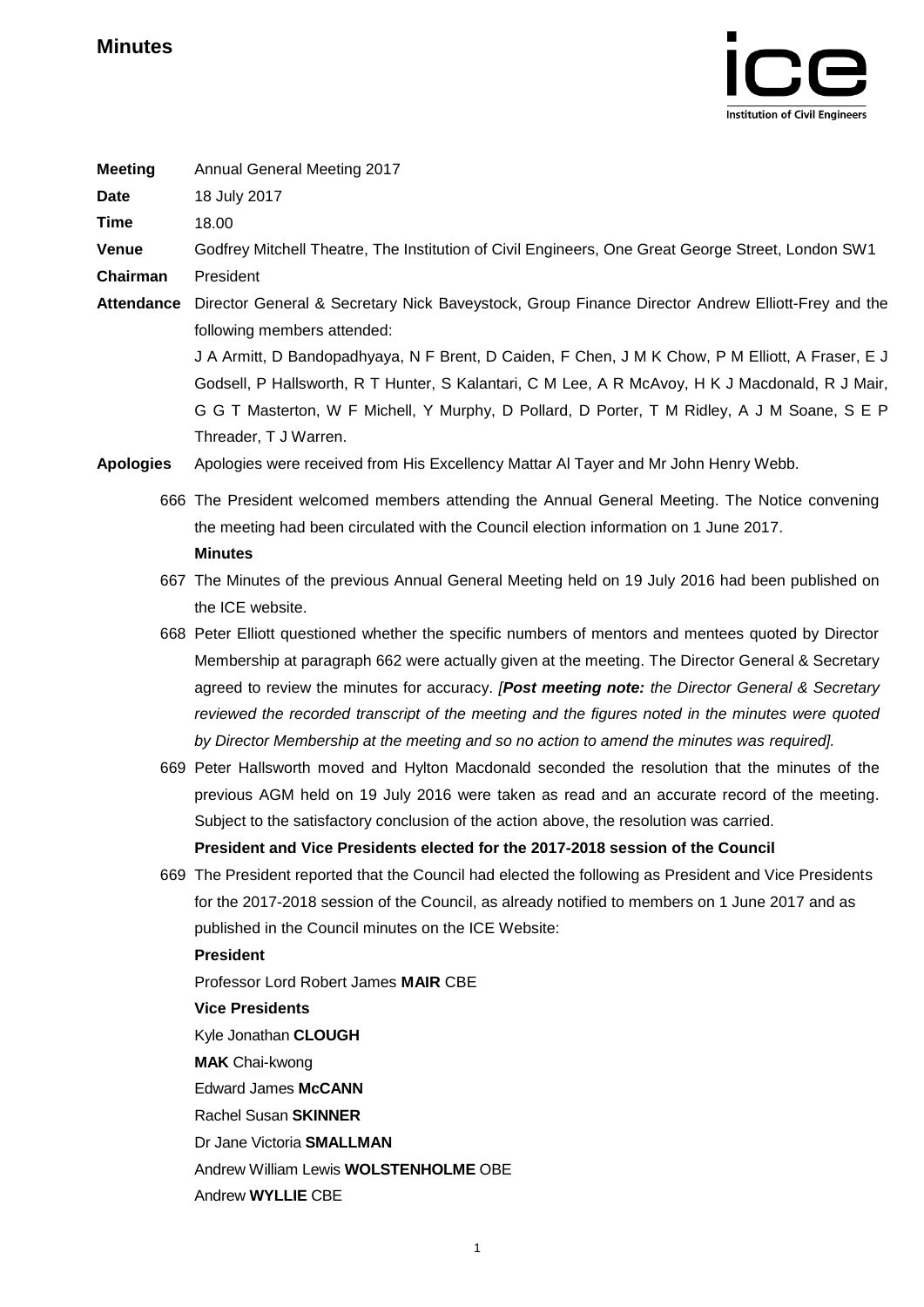

- 670 The President announced that the votes in the Council election had been counted by the Electoral Reform Services, acting as independent scrutineer. Scrutineers appointed by the Council from among the Corporate Members were Mr Richard Coackley (F) and Mr Adrian Coy (F), who had certified that the votes had been accurately recorded and counted.
- 671 The President then announced the results of the Council ballot reported by the Scrutineers. The new incumbents would take office from 7 November 2017. **General members of the Council** Karen **BRITTON** Emma **KENT** Gareth **WALKER** Steve **DELLOW Regional members ICE Hong Kong:** Patrick **CHAN ICE North East:** Stephen LARKIN **ICE East Midlands:** Claire **GREENWOOD ICE West Midlands:** Joanne **HASKINS ICE Wales:** Geoff OGDEN **International members ICE Americas:** Richard **GIFFEN ICE Middle East & Africa** Mark **JAMIESON**

**ICE Asia Pacific (non Hong Kong)** Matthew **COLTON**

**Graduate member** Zoë **HENDERSON**

### **Report from the Scrutineers**

- 672 The Director General & Secretary announced that the Scrutineers had reported that the total number of eligible voting members this year was 46,168. The main method of voting was via the internet. Those who did not wish to vote online were able to opt for a paper ballot. A paper ballot was also issued to those with undeliverable emails. This year's turnout was 8.9%, up on last year's 7.5%. For the Graduate election turnout was 5.3%, up on last year's 4.3%.
- 673 On the motion of Norman Brent, seconded by David Caiden, it was resolved that the thanks of the meeting be accorded to the Scrutineers and that the voting papers be destroyed after the requisite ERS six month period.

#### **Consolidated Financial Statements for the year ending 31 December 2016**

674 The President informed members that the Council, being the trustees of the Institution, had approved the Annual Report and the Consolidated Statement of Financial Activities for 2016, which had been prepared in the format required by the Charity Commission. Copies of the Report and Financial Statements for 2016 had been posted on the ICE website together with a summary of the Accounts. Hard copies were available to members attending the meeting and any member could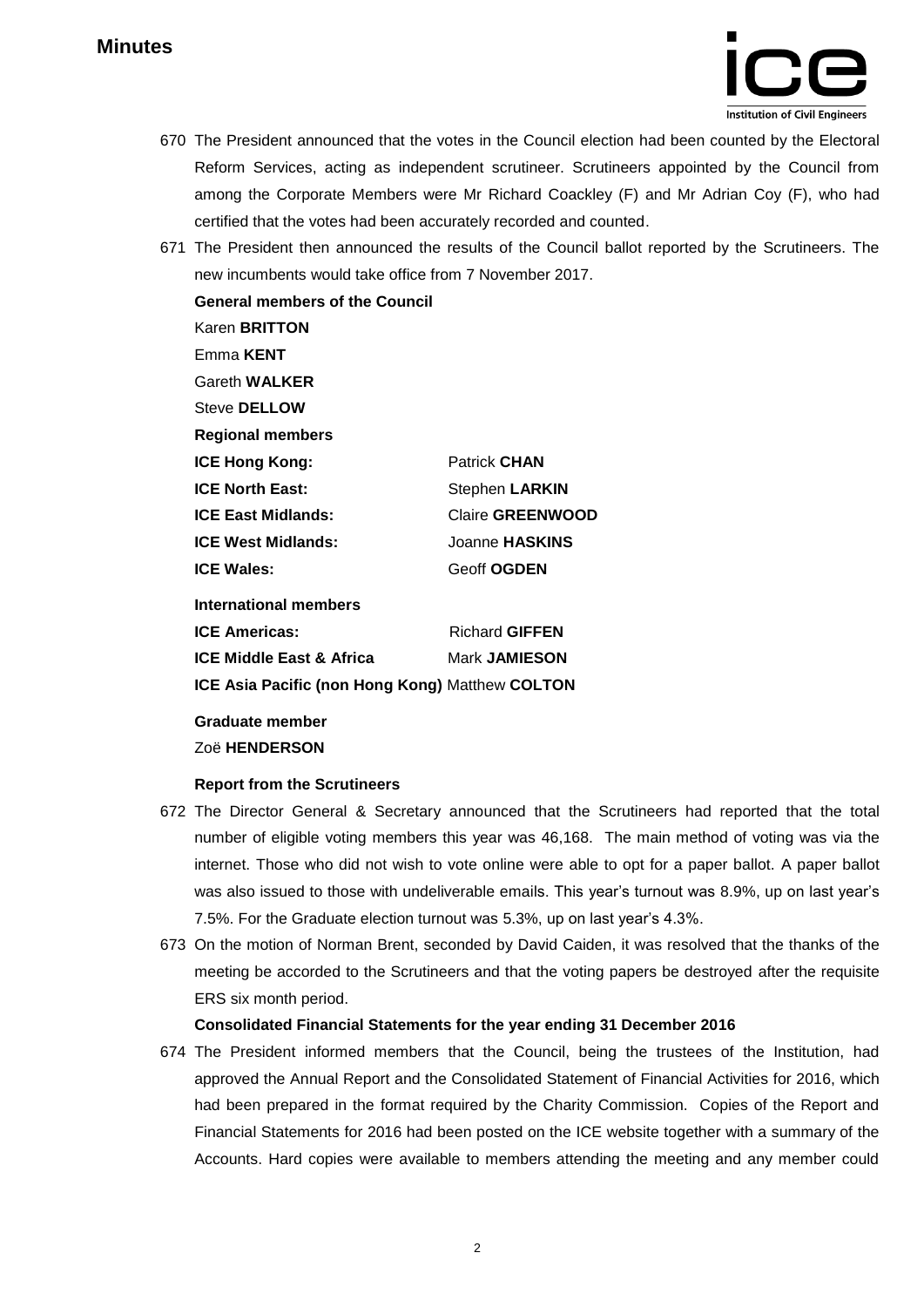

request a copy. The President addressed the meeting on the state of the Institution. The Address is published at Annex A to these minutes. The President then invited questions on his report and the accounts.

- 675 Peter Elliott noted that the Institution's work with mentors and mentees was no longer mentioned in the Annual Report, with fewer than 100 in the programme during the last year, when at the last AGM the figure of 323 had been mentioned. He questioned whether the scheme should be abandoned. Director Membership responded that the Mentor Match Me Programme had not been successful and so improvements were being sought. The challenge was that the programme was aimed at those who were qualified – trying to match experience levels as well as overcoming geographical factors.
- 676 Peter Elliott asked whether the pension scheme deficit was steady or increasing. The Group Finance Director reported that a triennial valuation that had recently taken place had resulted in a decision to pay £0.5M into the scheme annually for the next three years. The options were either to have the scheme bought out, which would be expensive, or to pay the amount required. Staff leaving employment in the ICE Group did result in reductions to the scheme. The Director General & Secretary added that the pension fund trustees had been content with the amount that was to be paid, which was the same level as had been the case for the last three years.
- 677 Peter Elliott expressed frustration at the lack of member engagement in relation to the Annual General Meeting. He asked what the policy was for reviewing the Institution's auditors. The Group Finance Director responded that it would be unusual business practice to review after only five years, but one option that could be considered was to change the Institution's audit relationship partner within the auditors, which refreshed the working relationship.

#### **Appointment of Auditors for the year 2017**

- 678 Robert Mair moved and Gordon Masterton seconded the resolution that BDO LLP be appointed as auditors for the current financial year. The resolution was carried.
- 679 The President thanked the members who had attended and the meeting closed at 18.20.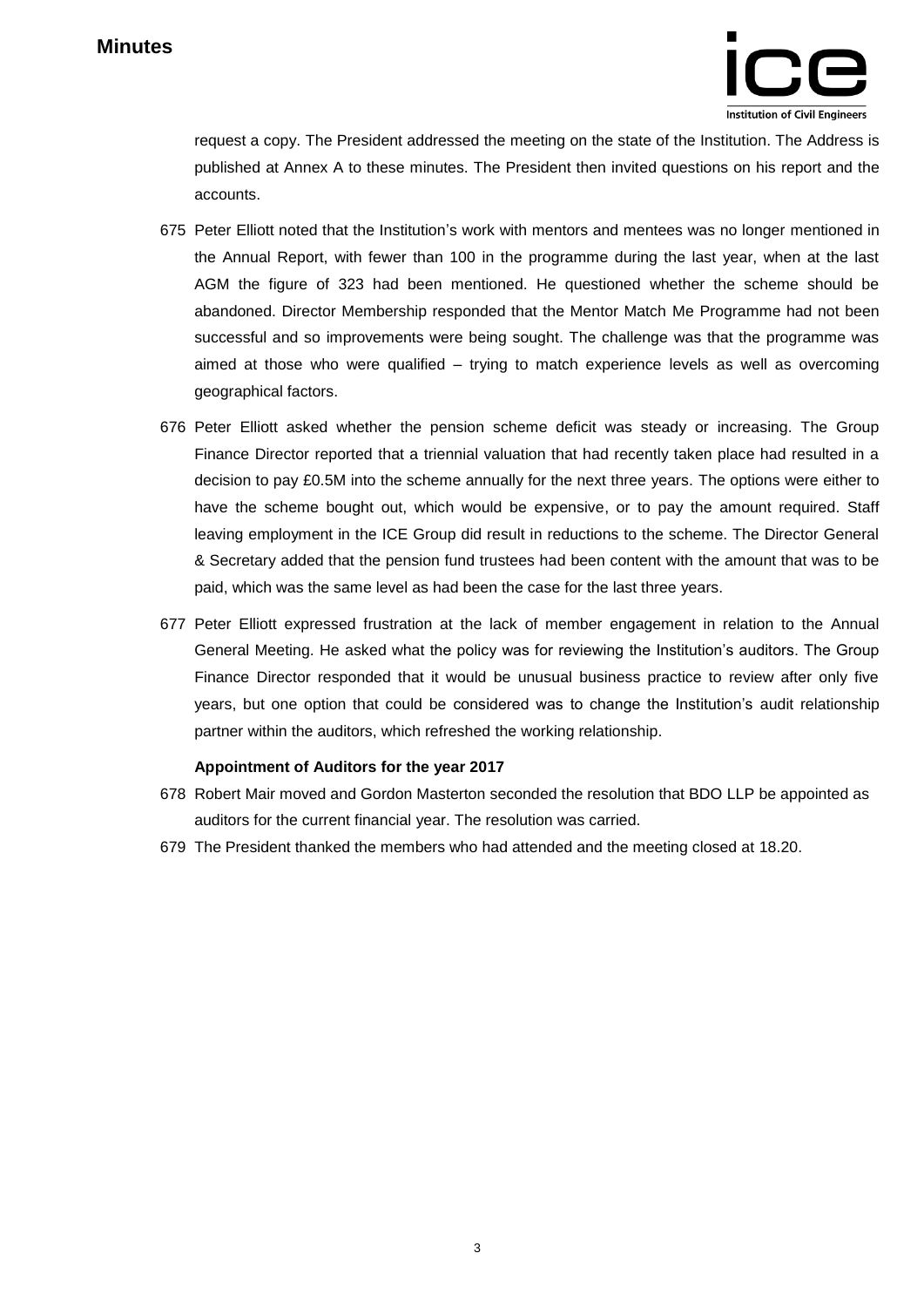**Annex A**



## **Address to the Annual General Meeting Tuesday 18 July 2017 By the President of the Institution of Civil Engineers**

Ladies and gentlemen,

Thank you all for coming to the 2017 Annual General Meeting of the Institution of Civil Engineers.

2016 was an exciting year for ICE, and I'll touch on some of our highlights in a moment.

But first, I would like to pay tribute to my predecessor, ICE's 151<sup>st</sup> President, Sir John Armitt.

During his tenure, John helped ICE make enormous strides with governments around the globe.

His year in office began with the delivery of a major report to the Hong Kong government. Shaping Hong Kong's Future provided advice for developing the city's infrastructure over the next 30 years.

He steered the ship through the choppy waters of the EU Referendum Vote and the uncertainty in our industry that followed it, and oversaw the Member Vote to broaden the ICE Associate Member grade – helping ICE become more relevant to society and increasing our influence by seeking to deepen our collective pool of knowledge.

Supporting this desire for ICE to convene senior stakeholders from across the engineering, construction, built environment and infrastructure sectors in order to tackle shared challenges was the National Needs Assessment.

Released at the end of John's Presidential year, it is an impressive collaborative work detailing a data and evidence driven analysis of the UK's infrastructure needs over the next 30 years. It has been shaping the UK government's thinking – and spending - on what it needs and why since it was launched.

The progress John made in 2016 helped strengthen ICE's position throughout the world, and I am delighted to be able to pay tribute to his work today.

One major way in which ICE as a global body was strengthened in 2016 was through the growth in our membership – increasing by over 2%, taking our total membership past 91,000.

I am particularly pleased to note that female membership rose by 7% and technician membership by an incredible 28%. Growth was particularly strong in the Asia-Pacific region. Applications for professional review rose by 17%, and we signed partnership agreements with a range of employers and universities. We will help them to support their students and employees to grow as professionals.

Financially, an operating surplus of £1.1m was delivered and the net trading result for TTL, our commercial arm, was a net profit of £3.1m.

Our media 'reach' rose by 17% and we launched ICE Thinks, our new Thought Leadership online portal bringing together groundbreaking thinkers from across a range of sectors, in order to identify the megatrends and disruptors that will have the biggest impact on future infrastructure design and delivery.

We continued to influence policymakers through our State of the Nation: Devolution report, and manifestos for the devolved administration elections included an impressive 13 proposals aligned to ICE's own policy calls.

We concluded Founding Partner agreements with eleven companies who have agreed to contribute more than £0.5m over five years towards the upgrade elements of the Major Capital works. We also opened our first exhibition in our new Infrastructure Learning Hub, which told the story of engineers, the bridges they built and the lives they changed. It also of course showcased the world's longest Lego bridge!